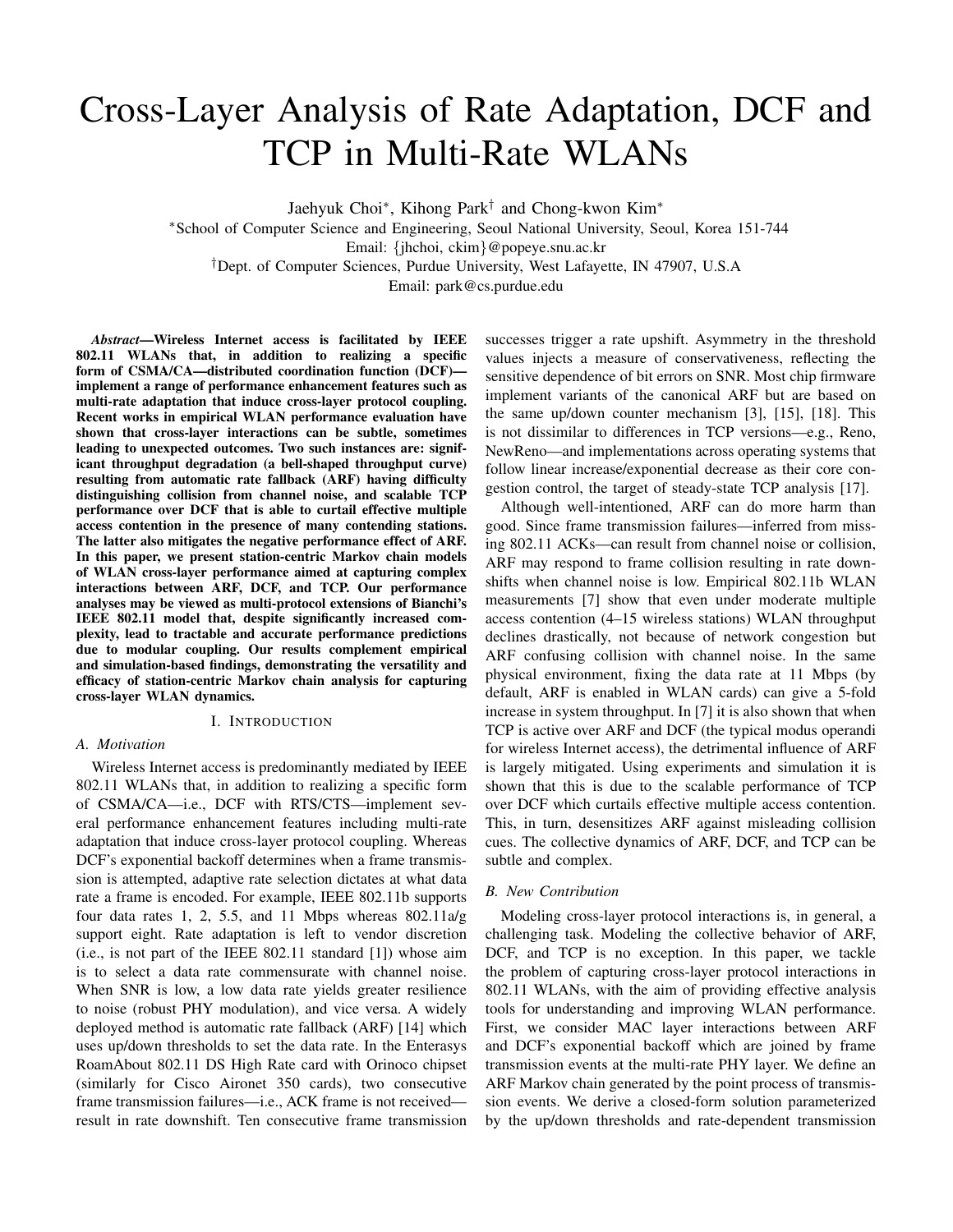failure probabilities, which gives the probability of choosing a specific data rate in steady-state. The ARF chain is joined with a multi-rate extension of Bianchi's DCF chain [5] parameterized by ARF's rate probabilities—which gives the rate-dependent transmission failure and attempt probabilities. The state-space explosion problem of the combined ARF-DCF system is handled by finding a globally consistent solution to the two parameterized subsystems—afforded by modular coupling—that lends itself to fixed-point methods. We validate the analysis by comparing the predicted results with *ns-2* simulations which show the qualitative fidelity and quantitative accuracy of the joint ARF-DCF model.

Second, we incorporate the influence of TCP running over IEEE 802.11 infrastructure WLANs with exponential backoff (w/ and w/o RTS/CTS) and ARF. Several solutions have been proposed for improving ARF performance [6], [15], [21], but the problem is more entangled because WLAN performance is affected by cross-layer interactions, in particular, TCP. The empirical findings in [7] show that TCP-over-DCF is able to regulate multiple access contention in a WLAN, even when the number of contending stations is large, such that ARF's miscues from frame collision—and consequent throughput degradation—is mitigated. Essential to this is the scalable throughput performance of TCP-over-DCF which drastically reduces the frequency of consecutive frame collisions. As in the ARF-DCF model, we adopt a station-centric approach where TCP-over-DCF dynamics is captured by a Markov chain over a station's backlog state, incorporating the symmetry of multiple access contention in DCF. We show that the combined model yields accurate predictions of both coarse-granular (throughput) and fine-granular (station dynamics) TCP-over-WLAN performance.

*Remark.* Our cross-layer WLAN models may be viewed as advancing the station-centric Markov chain analysis approach followed by Bianchi [5], whose surprisingly accurate performance predictions are only now being better understood [22]. Our results show that modular station-centric Markov modeling—even when the underlying Markov chains for ARF, DCF, and TCP are very different—accurately capture WLAN performance in the presence of cross-layer interaction spanning PHY, MAC and transport layers.

# *C. Related Work*

Bianchi's Markov chain model of IEEE 802.11 DCF [5] has been extended in several directions including explicit consideration of carrier sense [30], maximum retransmission count [25], prioritized channel access [26], and capture effect [8]. They represent direct extensions of the DCF chain. A multi-rate generalization of Bianchi's model has been considered in [29], albeit with the severe restriction that stations are assigned fixed data rates. An interesting technical advance is a Markov chain model over the state-space counting the number of stations in a backoff stage [22] that trades Bianchi's independence assumption with stochastic approximation using average (i.e., deterministic) dynamics. The results are relevant because they help explain why the independence assumption leads to accurate quantitative predictions, a hallmark of Bianchi's Markov chain model.

Empirical performance evaluation of ARF on 802.11b WLANs performance were provided in [7], which showed drastic throughput degradation caused by ARF under moderate multiple access contention. ARF's unintended side effect has been a source of confusion in both academia and industry. For example, in [24] sharp WLAN throughput decline in an experimental WLAN was attributed to CSMA's multiple access congestion. In [13] it is noted that "as the number of contending stations increases, aggregate capacity drops precipitously (to less than 1 Mb/s with 10 contending stations)" which is blamed on CSMA. With ARF disabled, empirical findings in [7] show that WLAN throughput decreases gradually with increasing contention level. TCP-over-WLAN performance has been considered generally poor due to channel noise and multiple access contention [20], [28], given TCP's sensitive dependence on packet loss rate ( $\propto p^{-1/2}$ ) [17]. This has prompted solutions aimed at reducing TCP's exposure to frame errors and collisions on the wireless channel [4], [9], [27]. In [7] it is shown through experiment and simulation that TCP-over-WLAN achieves high throughput, even when the number of contending stations is large. Our analysis provides an explanation for the surprising agility of TCP-over-WLAN performance.

Several methods have been proposed to deal with ARF's noise vs. collision differentiation problem [6], [15], [16], [18], [21]. These results focus on improving ARF performance through enhanced algorithms and protocol mechanisms. For example, in [15] a modified ARF that makes use of RTS/CTS is proposed which exploits the fact that RTS frames are small and always encoded at the lowest rate. Therefore a RTS frame transmission failure is likely the result of collision, whereas data frame transmission failures following a successful RTS/CTS handshake are likely due to channel error. An overview of existing methods can be found in [10].

#### II. ANALYTICAL MODEL OF ARF

In this section, we present a performance analysis model of ARF, its closed-form solution, and performance validation.

## *A. Markov Chain Model of ARF*

We assume a multi-rate IEEE 802.11 WLAN with  $L$  data rates  $R_1 < R_2 < \cdots < R_L$ . For example, in 802.11b  $L =$ 4 with rates 1, 2, 5.5, and 11 Mbps. In 802.11a/g  $L = 8$ with data rates 6, 9, 12, 18, 24, 36, 48, 54 Mbps. Following Bianchi [5], we introduce the independence assumption that in equilibrium a frame transmission experiences collision with constant and independent probability p. By symmetry, each of the  $N$  stations is homogeneous, subject to the same channel conditions in steady-state. The frame error rates obey  $e_1$  <  $e_2 \leq \cdots \leq e_L$  due to the increased robustness of 802.11 PHY modulation at lower data rates. The conditional frame failure probability (from collision or noise) of a frame transmitted at rate  $R_i$  is given by  $p_i = 1 - (1 - p)(1 - e_i)$ .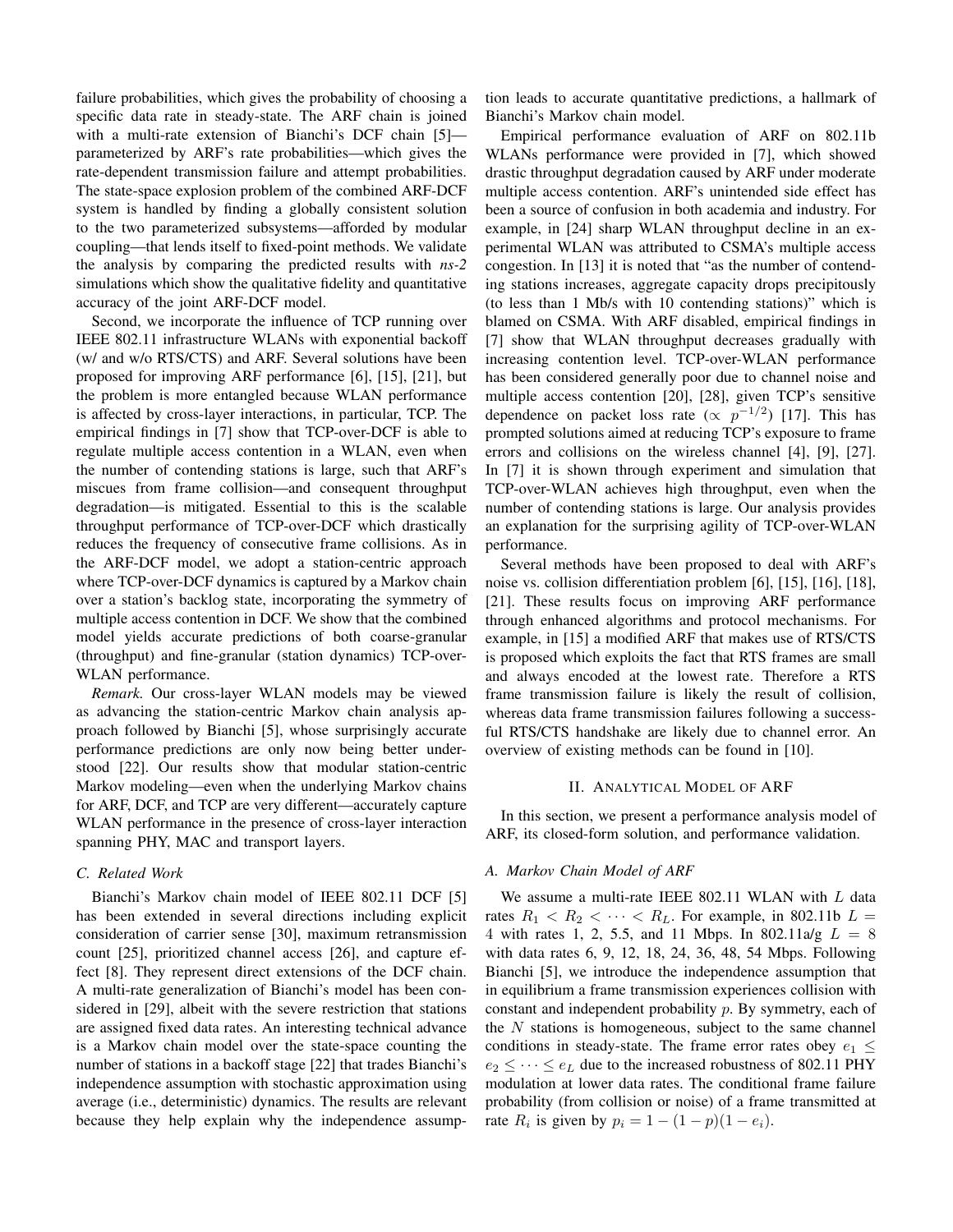

Fig. 1. Markov chain model of ARF with L data rates, up-threshold  $\theta_u$  and down-threshold  $\theta_d$  where  $u = \theta_u - 1$  and  $d = \theta_d - 1$ .

Rate adaptation is a performance feature implemented in firmware that is left to vendor discretion. ARF is the most widely implemented method which uses two thresholds  $\theta_d$ (down-threshold) and  $\theta_u$  (up-threshold), where  $\theta_d$  consecutive transmission failures result in a rate downshift and  $\theta_u$ consecutive successes trigger a rate upshift (more precisely, up-rate probing). For example, in the Enterasys RoamAbout 802.11 DS High Rate card [3] (similarly for Cisco Aironet 350 cards), downshifting is triggered by  $\theta_d=2$  consecutive failures to receive an 802.11 ACK frame. The up-threshold is  $\theta_u=10$ . A key weakness of current implementations of ARF is that channel noise and collision are not effectively distinguished. This can result in significant throughput degradation (a bellshaped throughput curve) stemming from multiple access contention [7].

Our aim in this section is to capture the workings and impact of ARF on WLAN performance. Bianchi's DCF Markov chain [5] models the exponential backoff process by considering a Markov chain induced by the backoff stage and time counter. The chain is driven by the point process of frame transmission events under the aforementioned independence assumption. We define a Markov chain generated by the same point process that tracks the data rate selected by ARF. Let  $r(t) \in \{1, 2, \ldots, L\}$  denote the data rate index. Let  $c(t)$  $(-\theta_d + 1 \leq c(t) \leq \theta_u - 1)$  denote the counter of consecutive failures  $(c(t) < 0)$  or successes  $(c(t) > 0)$  at rate  $r(t)$ . We adopt a discrete time model indexed by  $t$  which corresponds to the end time of the *t*-th transmission event of a tagged station. Assuming  $e_1, \ldots, e_L$  and p are given—how p is determined is addressed in Section III—the ARF Markov chain  $(r(t), c(t))$ is depicted in Fig. 1. For  $p_i > 0$ , the chain is irreducible and aperiodic, and we are interested in finding the unique equilibrium probability

$$
\Pi_i = \sum_{k=-\theta_d+1}^{\theta_u-1} r_{i,k}, \quad 1 \le i \le L,
$$

where  $r_{i,k} = \lim_{t \to \infty} P\{r(t) = i, c(t) = k\}$ .  $\Pi_i$  captures a station's probability of transmitting at data rate  $R_i$ .

*Remark.* Different rate adaptation methods result in different  $\Pi_i$  which provides a well-defined interface for integrating with DCF. Thus our modular cross-layer WLAN analysis approach is not limited to ARF, although one of the technical contributions of this paper is providing a rigorous performance analysis of ARF, to our best knowledge, a first.

#### *B. Steady-state Solution of ARF Markov Chain*

Although different in structure from Bianchi's DCF chain, the ARF Markov chain possesses regularities that admit to a closed-form solution for  $\Pi_i$  as a function of the system parameters  $p_i$ ,  $\theta_d$  and  $\theta_u$ . A key observation to finding the solution is that *the ARF chain can be transformed into a coarsified birth-death chain* by aggregating the states corresponding to  $r_{i,k}$  for different counter values k into a single macro state  $i$  ( $i \in \{1, \ldots, L\}$ ). Since the equilibrium distribution of a Lstate birth-death chain with birth rates  $\lambda_i$  ( $i \in \{1, 2, \ldots, L-1\}$ ) and death rates  $\mu_i$  ( $i \in \{2, \ldots, L\}$ ) is given by

$$
\Pi_1 = \frac{1}{1 + \sum_{j=1}^{L-1} (\prod_{k=1}^j \frac{\lambda_k}{\mu_{k+1}})} \text{ and } \Pi_i = \frac{\lambda_{i-1}}{\mu_i} \Pi_{i-1}, \quad (1)
$$

for  $i \in \{2, \ldots, L\}$ , it suffices to find closed-form solutions for  $\lambda_i$  and  $\mu_i$  in terms of  $p_i$ ,  $\theta_d$  and  $\theta_u$ . In the following, we set  $u = \theta_u - 1$  and  $d = \theta_d - 1$  for notational simplicity.

 $\lambda_i$  and  $\mu_i$  denote the state transition rates of increasing the current rate i to  $i+1$  and decreasing the current rate i to  $i-1$ , respectively. They can be written as

$$
\lambda_i = \frac{r_{i,u} P\{i+1, -d \mid i, u\}}{P\{\text{current rate} = R_i\}} = \frac{r_{i,u}}{\Pi_i} (1 - p_i), \quad (2)
$$

$$
\mu_i = \frac{r_{i,-d}P\{i-1,0\,|\,i,-d\}}{P\{\text{current rate} = R_i\}} = \frac{r_{i,-d}}{\Pi_i}p_i. \tag{3}
$$

Note that for  $\lambda_i$  the index is defined for  $i \in \{1, \ldots, L-1\}$ whereas for  $\mu_i$  the index ranges over  $i \in \{2, \ldots, L\}$ . The ARF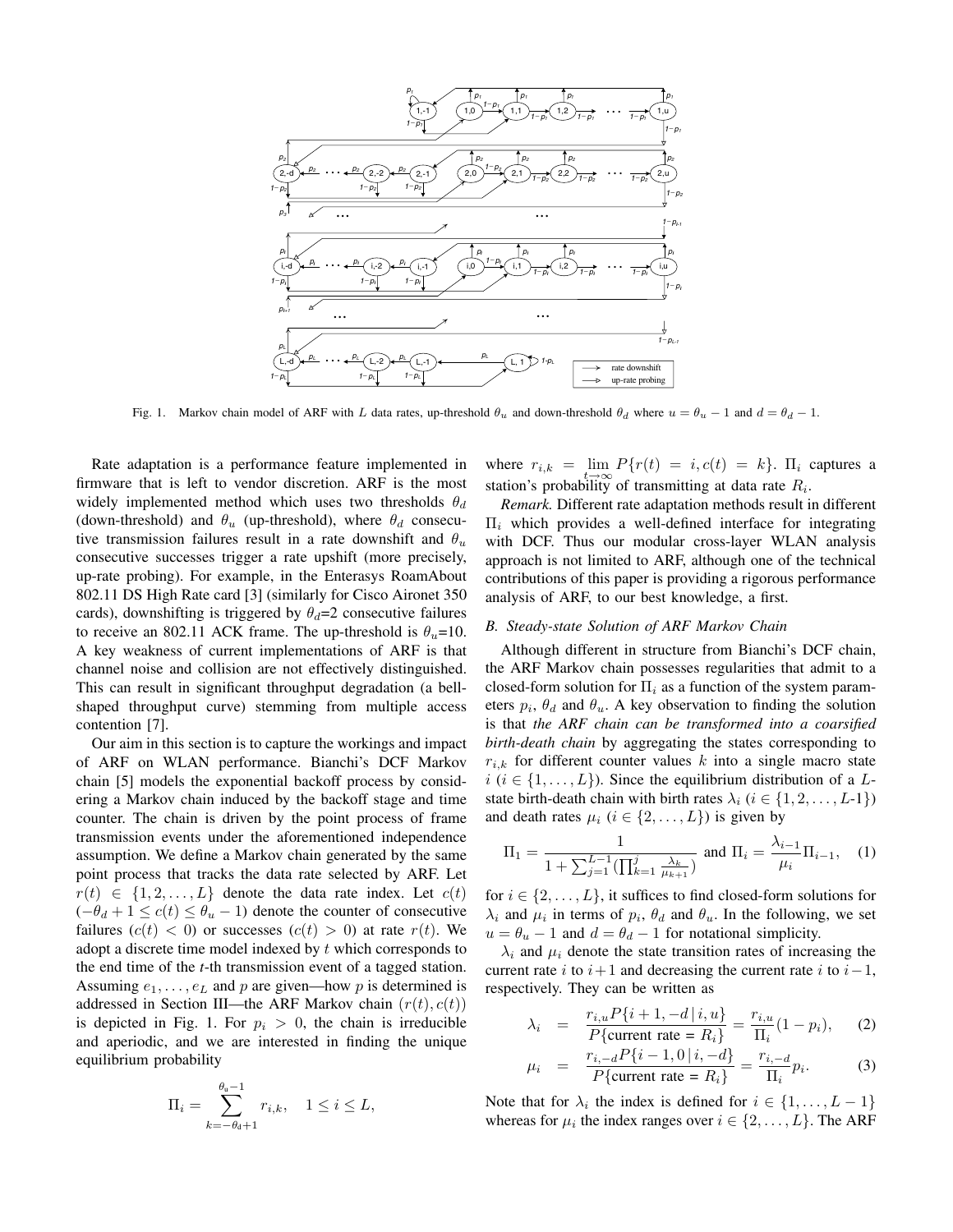Markov chain (Fig. 1) obeys the balance equations

$$
r_{i,k} = (1 - p_i)r_{i,k-1}, \qquad 1 \le i < L, \ 2 \le k \le u,\tag{4}
$$

$$
r_{i,k} = p_i r_{i,k+1}, \qquad 1 < i \le L, -d < k \le -2, \tag{5}
$$

which yield

$$
r_{i,k} = (1 - p_i)^{k-1} r_{i,1}, \qquad 1 \le i < L, \ 1 \le k \le u, \tag{6}
$$
\n
$$
r_{i,k} = n^{-\left(k+1\right)} r_{i,1}, \qquad 1 < i < L, \ -d < k < -1 \tag{7}
$$

$$
r_{i,k} = p_i^{-(\kappa+1)} r_{i,-1}, \qquad 1 < i \le L, -d < k \le -1. \tag{7}
$$

We also get the balance equations

$$
r_{i,1} = (1 - p_i) \sum_{k=-d}^{0} r_{i,k}, \qquad 1 \le i < L, \quad (8)
$$

$$
r_{i,-1} = p_i \sum_{k=0}^{u} r_{i,k} \qquad \qquad 1 < i \leq L, \quad (9)
$$

$$
r_{i,0} = p_{i+1}r_{i+1,-d}, \qquad \qquad 1 \le i < L, \tag{10}
$$

$$
r_{i,-d} = p_i r_{i,-d+1} + (1 - p_{i-1}) r_{i-1,u}, \quad 1 < i \leq L. \tag{11}
$$

First, we consider  $\lambda_i$ .  $\Pi_i$  can be split into two parts

$$
\Pi_i = \sum_{k=-d}^{u} r_{i,k} = \sum_{k=-d}^{0} r_{i,k} + \sum_{k=1}^{u} r_{i,k}.
$$

Using Eqs. (8) and (6), we obtain

$$
\Pi_{i} = \frac{r_{i,1}}{1 - p_{i}} + r_{i,1} \sum_{k=1}^{u} (1 - p_{i})^{k-1}
$$
\n
$$
= \frac{1 - (1 - p_{i})^{u+1}}{p_{i}(1 - p_{i})} r_{i,1} = \frac{1 - (1 - p_{i})^{u+1}}{p_{i}(1 - p_{i})^{u}} r_{i,u}.
$$
\n(12)

Applying Eq.  $(12)$  to Eq.  $(2)$ ,

$$
\lambda_i = \frac{r_{i,u}}{\Pi_i} (1 - p_i) = \frac{p_i (1 - p_i)^{u+1}}{1 - (1 - p_i)^{u+1}} = \frac{p_i (1 - p_i)^{\theta_u}}{1 - (1 - p_i)^{\theta_u}}.
$$
\n(13)

Next, we consider  $\mu_i$ .  $\Pi_i$  may also be written as

$$
\Pi_i = \sum_{k=-d}^{u} r_{i,k} = r_{i,-d} + \sum_{k=-d+1}^{-1} r_{i,k} + \sum_{k=0}^{u} r_{i,k}.
$$

Using Eqs.  $(7)$ ,  $(9)$  and  $(5)$ , we get

$$
\Pi_{i} = r_{i,-d} + \frac{1 - p_{i}^{d-1}}{1 - p_{i}} r_{i,-1} + \frac{r_{i,-1}}{p_{i}}
$$
\n
$$
= r_{i,-d} + \frac{1 - p_{i}^{d}}{(1 - p_{i})p_{i}} r_{i,-1} = r_{i,-d} + \frac{1 - p_{i}^{d}}{(1 - p_{i})p_{i}^{d-1}} r_{i,-d+1}.
$$
\n(14)

From the definition of  $\lambda_i$ ,  $(1 - p_{i-1})r_{i-1,u} = \lambda_{i-1}\Pi_{i-1}$ . The detailed balance equation,  $\lambda_{i-1}\Pi_{i-1} = \mu_i\Pi_i$ , holds for the birth-death chain. Applying these to Eq. (11), we have

$$
r_{i,-d} = p_i r_{i,-d+1} + \mu_i \Pi_i = p_i r_{i,-d+1} + p_i r_{i,-d}
$$

which yields

$$
r_{i,-d+1} = \frac{1 - p_i}{p_i} r_{i,-d}.
$$
\n(15)

Substituting Eq. (15) into Eq. (14), we get

$$
\Pi_i = r_{i, -d} + \frac{1 - p_i^d}{(1 - p_i)p_i^{d-1}} \frac{1 - p_i}{p_i} r_{i, -d} = \frac{1}{p_i^d} r_{i, -d}.
$$

Finally, we obtain the departure rate

$$
\mu_i = \frac{r_{i, -d}}{\Pi_i} p_i = p_i^{d+1} = p_i^{\theta_d}.
$$
 (16)

Substituting  $\lambda_i$  and  $\mu_i$  into Eq. (1), we arrive at an expression for  $\Pi_i$  as a function of  $p_k$   $(k = 1, \ldots, L)$ ,  $\theta_u$  and  $\theta_d$ .

#### *C. ARF Performance Validation*

We evaluate the accuracy of the ARF model by comparing the analytical results with those of *ns-2* simulations with CMU's wireless extension. We simulated an IEEE 802.11g WLAN in the saturated throughput regime (i.e., all stations are infinite source) where  $L = 8$  with data rates 6, 9, 12, 18, 24, 36, 48, and 54 Mbps. The ARF thresholds are  $\theta_d=2$  and  $\theta_u=10$ , and payload size is 1000 bytes. Channel conditions were set to generate frame error rates (FERs) based on empirical PHY measurements [2].  $p_i$  is set to the value observed in the simulations. The case where  $p_i$  is predicted as part of the analysis is treated in the next section.

Fig. 2 compares the steady-state rate distribution probability Π<sup>i</sup> obtained from the ARF Markov chain model and *ns-*2 simulations. Irrespective of the number of stations  $N =$ 2, 5, 10, and 25, we find a close match between the analytical results and simulation. In addition to quantitative accuracy, the ARF model predicts the qualitative trend of current ARF implementations that dwell most of the time at low data rates even for moderate contention levels [7]. Due to space constraints we omit the IEEE 802.11b results which yield similar predictive accuracy.



Fig. 2. Rate distribution ( $\Pi_i$ ): Analysis vs. simulation ( $\theta_u = 10$ ,  $\theta_d = 2$ ) for  $N = 2, 5, 10,$  and 25 in IEEE 802.11g.

## III. PERFORMANCE ANALYSIS OF COMBINED ARF-DCF

The previous section modeled the behavior of ARF assuming  $p_1, \ldots, p_L$  are given. In this section, we tackle the problem of analyzing multi-rate IEEE 802.11 WLANs with DCF and ARF when their influence extends in both directions.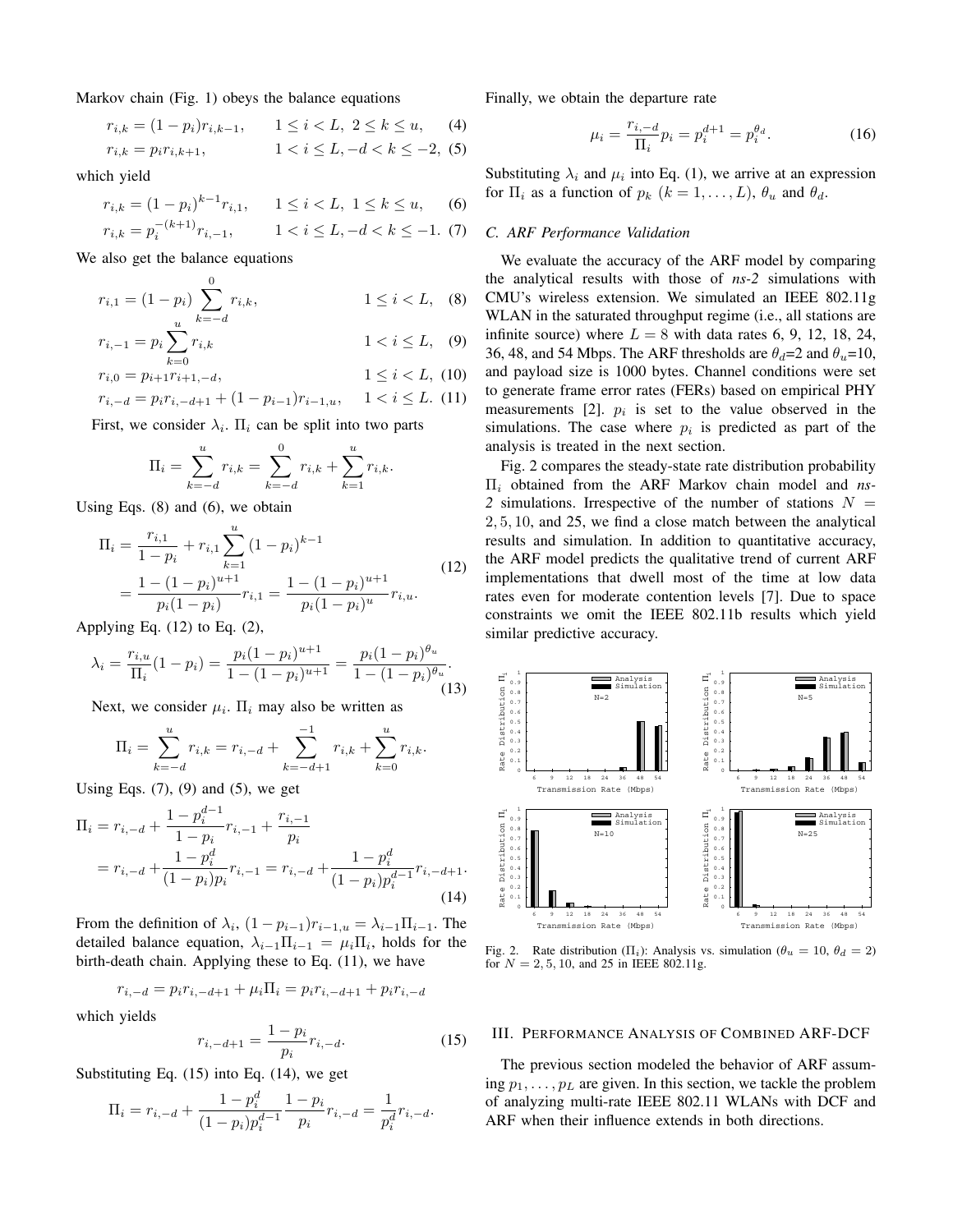#### *A. Integrated ARF-DCF Multi-rate Model*

We consider a multi-rate IEEE 802.11 WLAN with L data rates  $R_1 < R_2 < \cdots < R_L$  accessed by N stations. Bianchi's DCF Markov chain  $(s(t), b(t))$  is driven by the point process of frame transmission events under the independence assumption that a frame experiences the same channel condition in equilibrium [5].  $s(t)$  and  $b(t)$  denote the backoff stage and backoff time counter, respectively. Our ARF chain  $(r(t), c(t))$ is generated by the same point process and determines what data rate is used at backoff stage  $s(t)$  when  $b(t)=0$ . The outcome of the transmission attempt prescribes the next state. The combined system  $(s(t), b(t), r(t), c(t))$  can be modeled as a Markov chain over their product space where the frame transmission failure probability  $p_i$  depends on the current rate  $r(t) = i$ . Not all state combinations, however, are reachable. For example, starting from initial state  $s(0) = b(0) = 0$ ,  $r(0) = L$  and  $c(0) = 1$ , the system cannot reach  $(x, y, L, z)$ for  $x > \theta_d$  due to the rate downshift operation of ARF. Thus  $\theta_d$  determines the state-space boundary that envelops the irreducible core. The latter is also aperiodic, hence ergodic.

## *B. Fixed-point Solution under Modular Coupling*

A static multi-rate 802.11 model without rate adaptation is considered in [29] where each station in group  $i$  is assumed to use a *fixed* rate  $R_i$ , partitioned into L groups  $n_1 + \cdots + n_L =$  $N$ . Consequently,  $n_i$  is fixed as well. Under the independence assumption, a station in group  $i \in \{1, \ldots, L\}$  obeys Bianchi's DCF chain with homogenous transition rate  $p_i$ . Since frame collisions are assumed to occur independently—different rates only lead to variable collision slot durations—Bianchi's frame transmission attempt rate

$$
\tau_i = \frac{2(1 - 2p_i)}{(1 - 2p_i)(W_0 + 1) + p_i W_0 (1 - (2p_i)^m)}
$$
(17)

holds with the added dependence on  $i \in \{1, \ldots, L\}$ . Here m is the maximum backoff stage and  $W_0$  is the minimum backoff window size. When ARF is present, a station will adjust its data rate over time as frame transmissions succeed or fail. This implies that  $n_1, \ldots, n_L$  are not given but *determined* by the dynamics of the integrated multi-rate WLAN with ARF and DCF. That is,  $n_i(t)$  is a function of time.

The state-space explosion problem makes direct analysis difficult. We approximate the steady-state solution of the combined ARF-DCF Markov chain using *modular coupling*. First, we find parameterized solutions of the ARF chain  $(r(t), c(t))$  and DCF chain  $(s(t), b(t))$  separately, then resolve the parameters to find a globally consistent solution for the combined system. In the ARF chain, the closed-form solution (cf. Section II) has the form

$$
\Pi_i = f(p_1, \dots, p_L, \theta_d, \theta_u), \quad i \in \{1, \dots, L\},
$$
 (18)

parameterized by  $p_i$  which is determined by the DCF chain. In the DCF chain, a solution for  $(p_i, \tau_i)$  is sought that satisfies Eq. (17) and

$$
p_i = 1 - (1 - \bar{\tau})^{N-1} (1 - e_i)
$$
 (19)

where  $\bar{\tau} = \sum_{i=1}^{L} \Pi_i \tau_i$  is the mean transmission rate of a station (i.e., averaged over the  $L$  data rates that it may employ). The latter is the fixed-point formulation of Bianchi's DCF Markov chain.

In the combined ARF-DCF model, we make use of the fact that Eq. (19) is parameterized by  $\Pi_i$ ,  $i \in \{1, \ldots, L\}$ , since  $\sum_{i=1}^{L} \Pi_i(1-\tau_i) = (1-\overline{\tau})$  which is the probability that a station does not transmit in a random slot. The  $\Pi_i$ , in turn, are determined by the ARF chain. We arrive at a globally consistent solution by finding  $(p_i, \tau_i, \Pi_i), i \in \{1, \ldots, L\}$ , that satisfy Eqs. (17), (19), and (18) using fixed-point techniques. Thus the combined ARF-DCF model can be viewed as a multiprotocol extension of Bianchi's model whose total dimension has increased by one from  $(p_i, \tau_i)$  to  $(p_i, \tau_i, \Pi_i)$ .

## *C. Combined ARF-DCF Throughput Computation*

With  $(p_i, \tau_i, \Pi_i)$  at hand, the main issue involved in computing the combined ARF-DCF throughput is estimating the slot duration when frames collide.  $\Pi_i$  plays an important role in this regard. Let  $P_{S(i)}$   $(i = 1, 2, ..., L)$  denote the probability that a successful transmission at rate  $i$  occurs at a slot in steady-state. We have  $P_{S(i)} = N \Pi_i \tau_i (1 - \bar{\tau})^{N-1} (1 - e_i)$ . The probability that a frame transmitted at rate  $i$  does not collide but experiences a frame error is  $P_{Err(i)} = N\Pi_i\tau_i(1-\tau_i)$  $(\bar{\tau})^{N-1}e_i$ . The probability that a slot is idle is given by  $P_I = (1-\bar{\tau})^N$ . Hence the probability that a frame transmission collides is

$$
P_C = 1 - P_I - \sum_{i=1}^{L} P_{S(i)} - \sum_{i=1}^{L} P_{Err(i)}.
$$

The normalized system throughput contributed by frames transmitted at rate  $i$  is given by

$$
X_i = \frac{P_{S(i)}S_l}{P_I \sigma + T_S + T_{Err} + T_C}
$$
(20)

where  $S_l$  is the payload size,  $\sigma$  is the slot time,  $T_S$ ,  $T_{Err}$ , and  $T_C$  are the average durations of successful, erroneous, and collided transmissions, respectively. Let  $X = \sum_{i=1}^{L} X_i$  be the aggregate throughput.  $T_S$  and  $T_{Err}$  are given by

$$
T_S = \sum_{k=1}^{L} P_{S(k)} T_{S(k)}, \quad T_{Err} = \sum_{k=1}^{L} P_{Err(k)} T_{Err(k)},
$$

where for the basic access method in DCF (i.e., RTS/CTS is disabled) we have

$$
T_{S(k)} = T_{\text{PHY}} + (S_{\text{h}} + S_{\text{I}}) / R_k + \text{SIFS} + \text{ACK} + \text{DIFS},
$$
  

$$
T_{Err(k)} = T_{\text{PHY}} + (S_{\text{h}} + S_{\text{I}}) / R_k + \text{EIFS}.
$$

 $T_{\text{PHY}}$  is the duration of a PHY header and  $S_h$  represents the length of a MAC header. What remains is to estimate  $T_C$ .

A distinctive feature of multi-rate frame collision is that *the collision time is determined by a frame encoded with the lowest data rate* [5], [29]. Collisions involving  $2, 3, \ldots, N$ stations can be approximated by pairwise collisions [5] as they dominate the higher order terms. In a multi-rate system, an additional source of combinatorial explosion arises due to the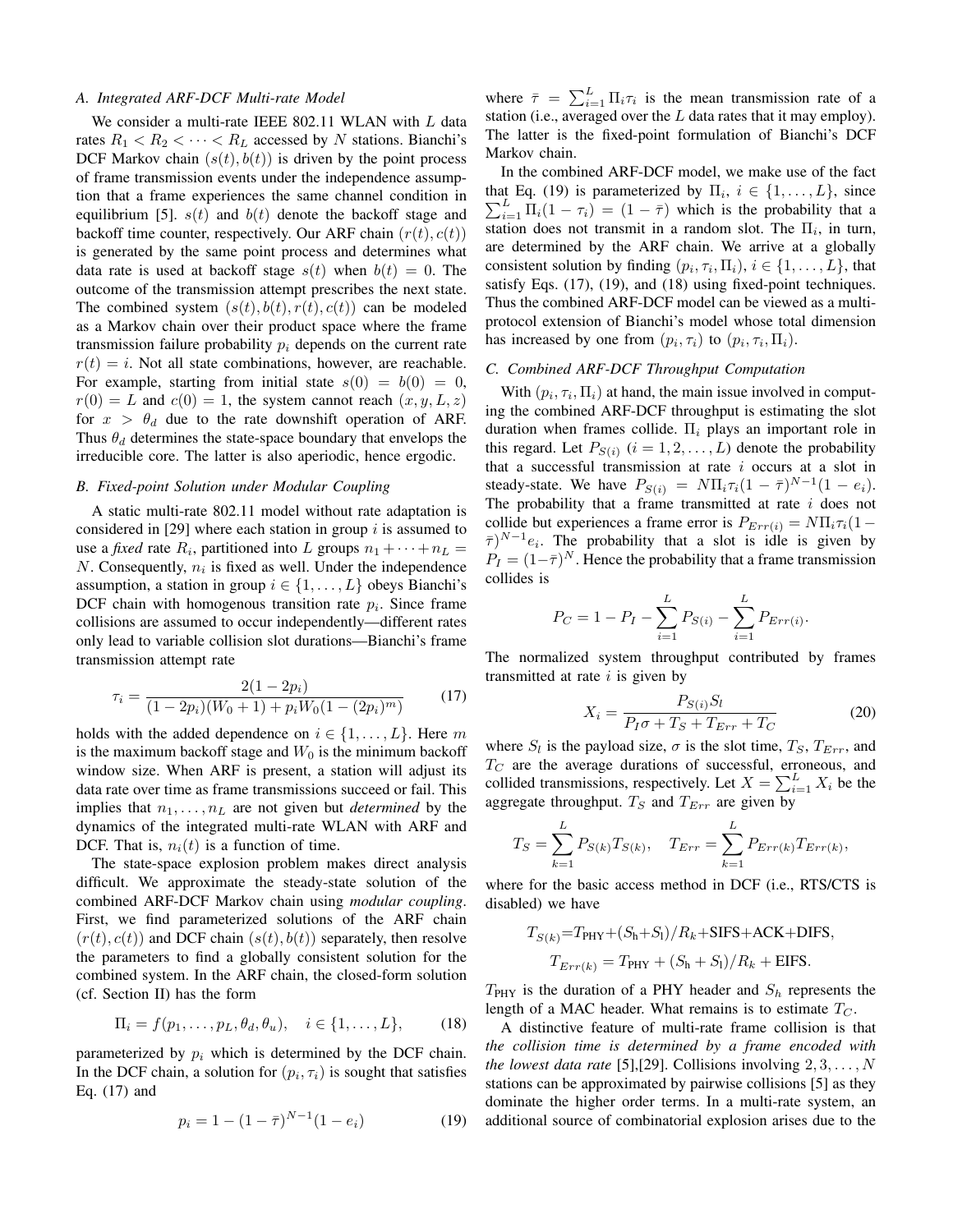different ways N stations using data rates  $R_1, \ldots, R_L$  can collide. Let  $(n_1, n_2, \ldots, n_L)$  denote the average number of stations using rates  $R_1, R_2, \ldots, R_L$  in steady-state. The number of combinations to consider is  $(N + L - 1)!/N!(L - 1)!$ which is unwieldy. We employ a "mean field" approximation as follows.  $T_C$  is bounded by

$$
P_{\rm C}\Big(T_{\rm PHY}+\frac{S_{\rm h}+S_{\rm l}}{R_{\rm L}}+\text{EIFS}\Big)
$$

We split the difference contributed by the two extremes  $1/R<sub>L</sub>$ (highest rate among colliding frames is  $R_L$ ) and  $1/R_1$  (lowest rate is  $R_1$ ) by taking the mean

$$
T_{\rm C} = P_{\rm C} \Big( T_{\rm PHY} + (S_{\rm h} + S_{\rm l}) \big( \frac{a_1}{R_1} + \frac{a_2}{R_2} + \dots + \frac{a_{\rm L}}{R_{\rm L}} \big) + \text{EIFS} \Big) \tag{21}
$$

where  $a_i$  represents the ratio that rate  $R_i$  is slowest among the colliding frames. We have  $\sum_{k=1}^{L} a_k = 1$ .

The steady-state probabilities  $\Pi_i$  are crucial to obtaining  $a_i$ . Since  $n_i = \Pi_i N$  in steady-state, the mean attempt rate of stations using rate  $R_i$  is  $\tau_i \Pi_i N$ . The total attempt rate of the system is  $\sum_{i=1}^{L} \tau_i \Pi_i N$ . Hence the ratio of transmission attempts of stations using  $R_i$  is

$$
c_i = \frac{\tau_i \Pi_i N}{\sum_{k=1}^L \tau_k \Pi_k N} = \frac{\tau_i \Pi_i}{\sum_{k=1}^L \tau_k \Pi_k}.
$$

Ignoring the contribution of three or more stations colliding simultaneously [5] (their contribution is marginal unless  $N$  is very large), pairwise collisions are given by  $c_i^2$  (between the same rate  $R_i$ ) and  $2c_i c_j$  for  $i \neq j$ . Thus

$$
a_i = c_i \sum_{j=i}^{L} c_j + (\sum_{j=i+1}^{L} c_j) c_i = c_i^2 + 2c_i \sum_{j=i+1}^{L} c_j
$$
 (22)

for  $1 \leq i \leq L$  and  $a_L = c_L^2$ . Substituting into (21), we obtain an estimate of  $T_C$ . In Section III-E, we show that the combined ARF-DCF model yields accurate prediction of multi-rate 802.11 WLAN performance.

# *D. Interaction of ARF with RTS/CTS*

It has been noted [12], [15] that RTS/CTS (by default disabled) can be useful in helping ARF distinguish noise from collision, both of which result in frame transmission failure. Since an RTS frame is transmitted at the lowest data rate and its size is small, a failure in RTS frame transmission is likely to stem from collision. On the other hand, unsuccessful data frame transmission following a successful RTS/CTS handshake is likely the result of channel noise. A modified ARF that makes use of this information, assuming RTS/CTS is enabled, can help discriminate channel noise from collision. The influence of RTS/CTS on ARF performance is readily captured in our ARF-DCF model by recalculating the expressions of slot durations. We omit the RTS/CTS derivation due to space constraints.

#### *E. Combined ARF-DCF Performance Validation*

We evaluate the predictive accuracy of the combined ARF-DCF IEEE 802.11 WLAN model by comparing the analytical results with *ns-2* simulations.

*1) ARF Rate Distribution:* Section II-C showed performance validation of the ARF Markov chain when  $p_i$ ,  $i \in$ {1,...,L}, were *given*. Fig. 3 compares *predicted* steadystate rate distribution  $\Pi_i$  in the combined ARF-DCF IEEE



Fig. 3. Rate distribution (Π*i*): Combined ARF-DCF analysis vs. simulation  $(\theta_u=10, \theta_d=2)$  for  $N = 1, 2, 5$ , and 15 in IEEE 802.11b (moderate error).

802.11b model with simulation results. Simulation duration is 1000 seconds. The results show that the combined solution obtained from parameterized coupling of the ARF and DCF chains gives accurate performance predictions.

*2) Combined ARF-DCF Throughput:* Fig. 4 compares combined ARF-DCF throughput predicted by analysis with simulation as the number of contending stations  $N$  is varied. We consider two different channel conditions with different bit error rates: (i) moderate noise where  $BER_{11Mbps} = 10^{-6}$ , and (ii) high noise at which  $BER_{11Mbps} = 10^{-3}$  (the impact of noise is evaluated in the next section). The resultant FER (i.e.,  $e_1, e_2, \ldots, e_L$ ) of each PHY modulation is determined by empirical BER-vs-SNR curves from Intersil [2]. Under



Fig. 4. IEEE 802.11 combined ARF-DCF throughput as a function of contention level: Analysis vs. simulation.

moderate channel noise conditions, we find a bell-shaped curve whose throughput drops precipitously at moderate contention, consistent with empirical performance results from real-world IEEE 802.11b WLANs [7]. The skewness in  $\Pi_i$  caused by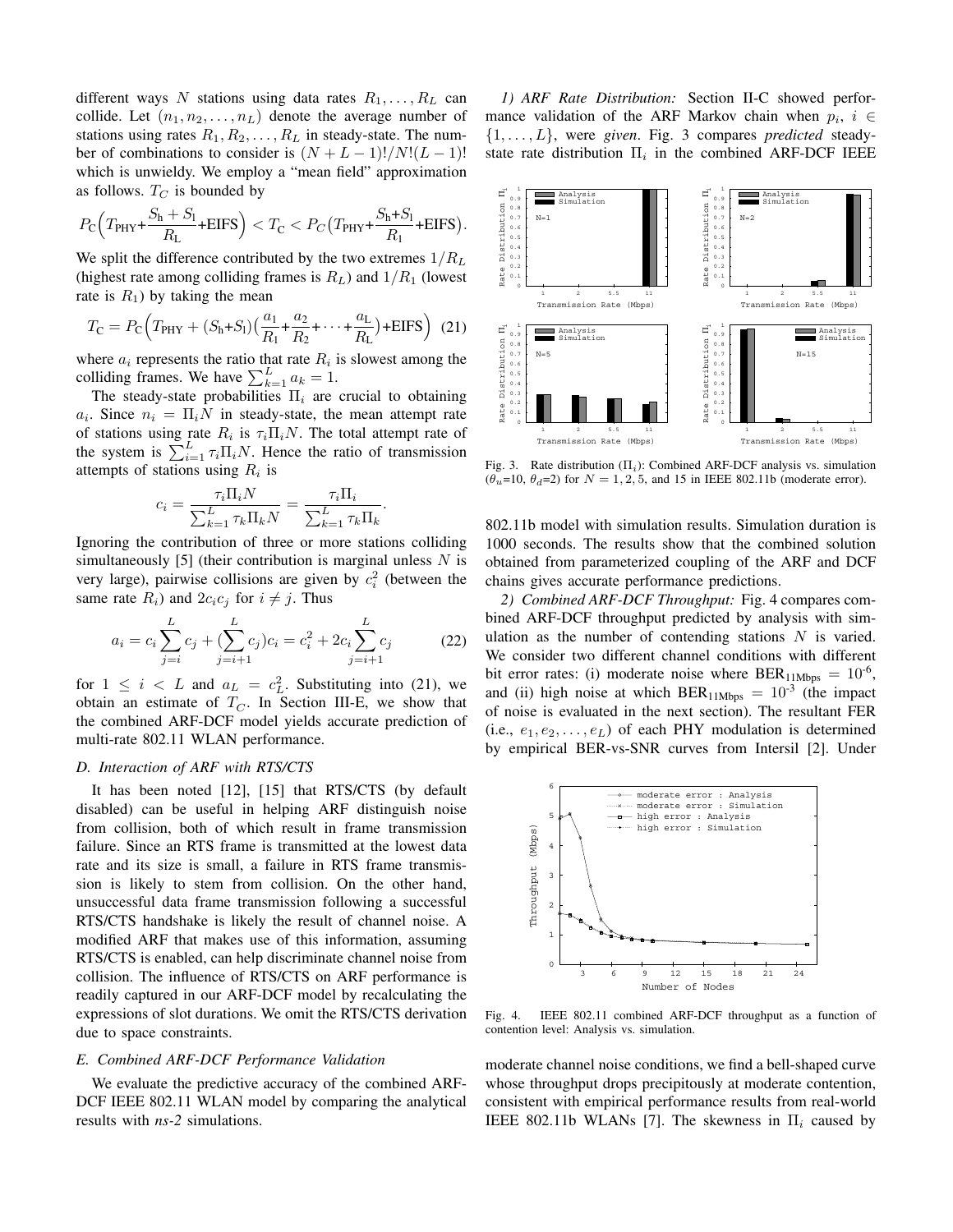ARF's inability to effectively differentiate channel noise from collision translates to a steep decline in throughput. When channel noise is high, the throughput decline due to ARF's missteps is significantly dampened but still present (down to a factor of 2 from a factor of more than 5). Fig. 4 shows that the combined ARF-DCF model gives accurate quantitative predictions of IEEE 802.11 performance in the presence of cross-layer protocol interactions.

*3) Effect of Channel Noise:* We evaluate predictive accuracy of the combined ARF-DCF model over a wide range of stationary channel noise. Fig. 5 compares throughput from analysis and simulation as a function of SNR with and without RTS/CTS when  $N = 1$  (to remove multiple access contention). The fixed-rate curves for 1, 2, 5.5, and 11 Mbps from physical measurements are shown for reference. We observe that predictive accuracy remains high over a wide SNR range. The influence of RTS/CTS is also easily accounted for in the combined ARF-DCF model.



Fig. 5. IEEE 802.11b combined ARF-DCF throughput: Analysis vs. simulation ( $\theta_u = 10$ ,  $\theta_d = 2$ ) with and without RTS/CTS.

*4) Model-based ARF Calibration:* Fig. 6 shows ARF-DCF throughput for different combinations of the up/down thresholds under moderate channel noise as contention level N is varied. We observe that the default values  $\theta_u = 10$ and  $\theta_d = 2$  implemented in WLAN cards performs worst due to the excessive conservativeness. When asymmetry is instituted in the opposite direction, i.e.,  $\theta_u = 2$  and  $\theta_d = 10$ , throughput significantly improves. The optimal values of  $\theta_u$ and  $\theta_d$  depend on channel SNR. Since the IEEE 802.11 multirate WLAN is accurately modeled by our combined ARF-DCF chain, the optimal control problem may be tackled using a Markov decision process (MDP) formulation. Solution of the MDP is left for future work.

### IV. SCALABLE PERFORMANCE OF TCP-OVER-WLAN

The previous section analyzed the dynamic interaction between ARF and DCF over a multi-rate PHY layer following a station-centric Markov chain approach that achieved accurate, tractable analysis through modular coupling. In this section, we extend the approach with the aim of understanding the surprisingly scalable performance of TCP-over-WLAN which also has a strong mitigating influence on ARF.



Fig. 6. ARF-DCF throughput for various  $\theta_u$  and  $\theta_d$  combinations.

# *A. Markov Chain Analysis of TCP-over-WLAN*

IEEE 802.11 WLANs are predominantly used to facilitate wireless Internet access, and like their wireline brethren [19], the bulk of the workload is TCP-mediated client/server file traffic [23]. We consider an IEEE 802.11 infrastructure WLAN where  $N$  wireless stations access the Internet through a shared AP. We assume a typical client/server environment where each station downloads files mediated by TCP (mostly HTTP traffic), which means that the bulk of data traffic flows downstream—from server through AP to wireless client—and the bulk of upstream traffic is TCP ACK traffic. We ignore differences in wireline bandwidth and delay from AP to servers which can cause TCP unfairness issues on the wireline side (an orthogonal issue). We assume each station uses TCP NewReno without SACK and delayed ACK is disabled. The traffic rate (counted in packet unit) in steady-state contributed by the AP to multiple access contention vis-a-vis a wireless station is `  $N:1$ . Under heavy traffic conditions (e.g., N large), the AP's downstream buffer is constantly backlogged. A wireless station's egress buffer is empty until a data frame is received from the AP which triggers an upstream TCP ACK response. Enabling delayed ACK only changes the traffic ratio to  $2N:1$ . Note that the traffic ratio formulation is robust with respect to details in congestion control.

Next, we analyze the single-rate environment which focuses on scalable TCP-over-DCF performance. This is followed by the multi-rate case where the mitigating influence of TCPover-DCF on ARF is considered.

*1) Analysis of Single-rate Environment:* We define a station-centric TCP-over-DCF Markov chain  $x(t)$  over the state-space of backlogged frames awaiting IEEE 802.11 MAC transmission. In the wireless Internet access context,  $x(t) = k$ if there are  $k$  outstanding TCP ACK packets awaiting transmission at client side. Similarly for the AP due to symmetry there is no distinction between AP and wireless station in DCF when engaging in CSMA competition—albeit for TCP data packets. Let  $\lambda_q$ ,  $\mu_q$  denote the birth and death rate of the AP's  $(q=ap)$  and a station's  $(q=sta)$  egress buffer, respectively. The key difference between AP and wireless station is the  $N:1$ traffic ratio which leads to different transition rates  $\lambda_{ap}$ ,  $\mu_{ap}$ ,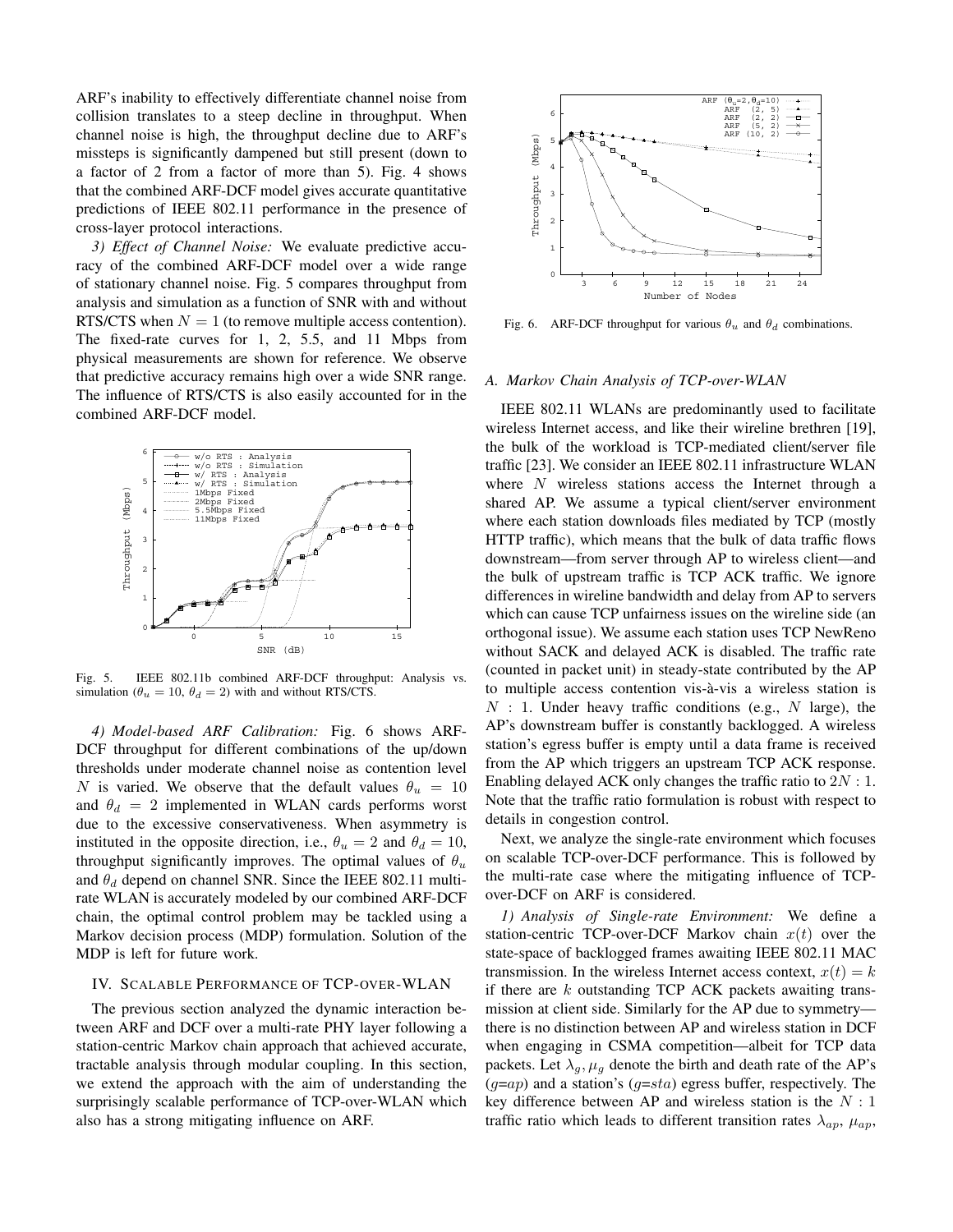$\lambda_{sta}$ ,  $\mu_{sta}$ . Assuming homogeneous clients, due to DCF's symmetry the probability that a station receives a TCP packet from the AP in a given slot is  $\lambda_{sta} = \frac{1}{N} \tau_{ap}(1 - p_{ap})$  where  $\tau_{ap}$  is the AP's attempt rate and  $p_{ap}$  is its frame transmission failure rate. The departure rate is given by  $\mu_{sta} = \tau_{sta}'(1 - p_{sta})$ where  $\tau_{sta}'$  is the conditional attempt rate of a station when it has a packet to transmit. A station's overall attempt rate is given by

$$
\tau_{sta} = \sum_{k=1}^{\infty} \pi_{sta,k} \tau'_{sta} = \tau'_{sta}(1 - \pi_{sta,0})
$$

where  $\pi_{sta,k}$  is the steady-state probability that a station has k backlogged packets. In an  $M/M/1$  birth-death chain,  $\pi_{sta,k} =$  $(1 - \rho)\rho^k$  where  $\rho = \lambda_{sta}/\mu_{sta}$ , which yields

$$
\tau_{sta} = \frac{\tau_{ap}(1 - p_{ap})}{N(1 - p_{sta})}.\tag{23}
$$

Eq. (23) can serve as a heavy traffic approximation (i.e.,  $N \rightarrow$  $\infty$  and  $\rho \to 0$ ) when the number of contending stations N is large (a light traffic approximation from a client's queue perspective).

Due to constant backlog, the AP's attempt rate follows the solution of the DCF chain (Eq. (17) in Section III-B),

$$
\tau_{ap} = \frac{2(1 - 2p_{ap})}{(1 - 2p_{ap})(W_0 + 1) + p_{ap}W_0(1 - (2p_{ap})^m)}.
$$
 (24)

The transmission failure probabilities are given by

$$
p_{ap} = 1 - (1 - \tau_{sta})^N (1 - e_{ap}),
$$
  
\n
$$
p_{sta} = 1 - (1 - \tau_{ap})(1 - \tau_{sta})^{N-1} (1 - e_{sta}),
$$
\n(25)

where  $e_{ap}$  and  $e_{sta}$  are the channel error probabilities. (23)-(25) are four equations in four unknowns ( $\tau_{ap}$ ,  $\tau_{ap}$ ,  $\tau_{sta}$ , and  $\tau_{sta}$ ) which can be solved using fixed-point techniques.

*2) Analysis of Multi-rate Environment:* ARF enters into the picture through  $\Pi_{g,i}$ ,  $g \in \{sta, ap\}$ ,  $i \in \{1, ..., L\}$ , which affects average transmission rate

$$
\bar{\tau}_g = \sum_{i=1}^L \Pi_{g,i} \tau_{g,i}, \qquad g \in \{sta, ap\}.
$$

Since the transmission failure probabilities  $p_{q,i}$  are given by (Eq. (19) in Section III-B),

$$
p_{ap,i} = 1 - (1 - \bar{\tau}_{sta})^N (1 - e_{ap,i}),
$$
  
\n
$$
p_{sta,i} = 1 - (1 - \bar{\tau}_{ap})(1 - \bar{\tau}_{sta})^{N-1} (1 - e_{sta,i}),
$$

we use modular coupling from ARF-DCF analysis to solve the fixed-point problem with increased dimension introduced by  $\Pi_{q,i}$ . Throughput calculation for TCP-over-DCF with ARF follows the steps described in Section III-C, accounting for differences in TCP data and ACK frame sizes.

Another important quantity in TCP-over-WLAN dynamics is the average number of active (i.e., backlogged) stations. Its small value—resulting from the  $O(1/N)$  negative drift in the backlog chain—is the primary reason for scalable TCP-over-DCF performance, which also mitigates the detrimental effect of ARF. The active station count in equilibrium is given by  $N_{active} = N_{ap} + N_{sta} = 1 + N(1 - \pi_{sta,0}).$ 

## *B. TCP-over-WLAN Performance Validation*

*1) Scalable TCP-over-DCF Throughput:* Fig. 7 shows TCP-over-DCF throughput (both data and ACK traffic) as the number of contending wireless stations  $N$  is increased from 1 to 50. The results from TCP-over-DCF Markov chain analysis accurately predict throughput obtained from *ns-2* simulation. Even with 50 contending stations, there is hardly any throughput decline. The key reason lies in the  $O(1/N)$ factor difference between  $\lambda_{sta}$  and  $\mu_{sta}$  in a station's TCPover-DCF birth-death chain, which imparts a strong negative drift for large  $N$  that inhibits the growth of a station's backlog queue in the presence of heavy multiple access contention.



Fig. 7. TCP-over-DCF throughput as a function of contending stations N.

From a "station versus AP perspective," the  $O(1/N)$ -factor difference between  $\tau_{sta}$  and  $\tau_{ap}$  captures the fact that an AP—because it competes equally with stations under DCF—is unlikely to win a multiple access competition when  $N$  is large. The larger the number of backlogged stations, the smaller the probability that the AP will succeed in transmitting a data packet to a station, thereby increasing the backlog queue of an already backlogged station or increasing the number of backlogged stations. This effect can be seen in Table I which shows the average number of backlogged stations  $N_{active}$  as a function of  $N$ . The results from TCP-over-DCF analysis, which accurately agree with simulation results, show that the average number of backlogged stations in equilibrium is a little over 2 even for large N.

TABLE I BACKLOGGED STATIONS AS A FUNCTION OF CONTENDING STATIONS  $\boldsymbol{N}$ 

|            |      |      | 10 |      | 50 | 100   |
|------------|------|------|----|------|----|-------|
| Analysis   | 2.07 |      |    | 2.13 |    | - 14. |
| Simulation | 2.14 | 2.16 |    |      |    |       |

This implies that the *effective multiple access contention* experienced by TCP-over-DCF remains invariant at 2–3 stations resulting in low collision and high system throughput.

*2) TCP's Mitigating Effect on ARF:* Fig. 8 shows the mitigating effect of TCP-over-DCF on ARF which, unlike the bell-shaped ARF-DCF throughput curves in Figs. 4 and 6 without TCP, remain flat as contention level  $N$  is increased.